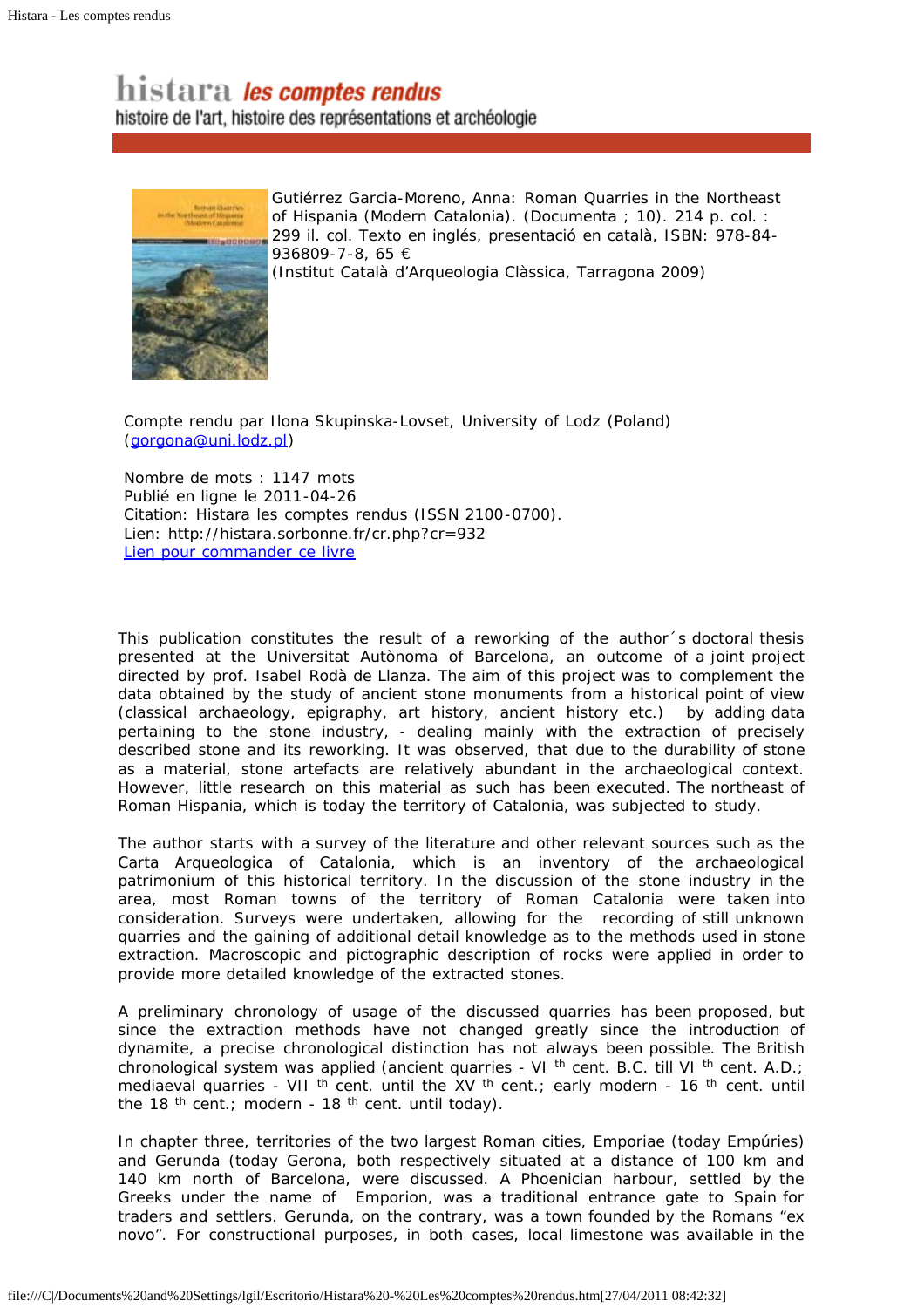vicinity. In Gerunda, subsidiary sandstone was at hand. The author in each case discusses the geological composition of the area, then the variation of stones used for production of the artefacts recorded. These data are combined with the composition of local quarries. The quarries are described as for location, composition, techniques of stone extraction and kinds of extracted elements. Then the stone is analyzed : lithology, macroscopic description, microscopic description, usability in architecture, epigraphy and art, and finally tool production. Then a stone distribution of the quarries and a chronology are given. In the concluding discussion, a holistic evaluation of the quarry site is supplied. The text is documented with a number of instructive illustrations in colour.

Chapter four is devoted to a description of quarries of Aeso and its territory. Aeso, today Isona, lies ca. 150 km. north-west of modern Barcelona. Here layers of Cretaceous limestone were recorded. Most of the quarries described in the publication were of opencast type, and commonly, traces after extraction of elongated or almost square blocks were observed.

Quarries of Barcino, modern Barcelona (chapter five), rich in the Montjuïc sandstone, were explored through centuries, most intensively from 1869 on . A total of 16 individual quarry sites were explored.

Chapter six discusses quarries of Tarraco (today Tarragona) and its territory. Sedimental rocks formed in marine environments, mostly during Miocene, dominate the Tarraco quarries. The "*El Mèdol stone*" should be mentioned In particular - limestone and calcareous sandstone. The numerous quarries in the Tarraco region are described in detail and the text is enriched with instructive photographs. The architectural remnants of the Roman Dertosa are not preserved. Therefore the author, leaning on analogie, points to building materials of Islamic and Mediaeval Tortosa, as essentially coming from the same sources. The stone called "*broccatello*", a mottled limestone, is of local origin. Tectonic faults consolidated by a yellowish cement with intrusions of white and iron rich yellowish materials give a colourful appearance to this stone. Its color qualities made "the *broccatello*" desirable for usage in *opus sectile* mosaics and for inscribed tables. Because of its visual quality, this stone was exported from the third century A.D. on in the Mediterranean area.

Chapter eight treats the evidence of extraction of stone in the other portions of the north-eastern region ; in this part of today's Catalonia, all quarries were situated away from Roman towns.

Chapter nine is a kind of summary and here a broader discussion of the exploitation of stone in the Northeast of Roman Hispania is given. Analogies as to quarries of similar nature, hardness and lithology from other parts of the Roman Empire are provided and each quarry is discussed as to chronology, technique of extraction, economy, ownership, destruction by human activities and similar issues. From 15 types of stone, two have been extracted for usage since the  $III$ <sup>rd</sup> century. B.C., two types were explored since the beginning of the II<sup>nd</sup> century B.C., two types from the late II<sup>nd</sup> century B.C., still two types of stone from the first century B.C., one type from the end of the first century B.C., five types with the beginning of the first century A.D.. Most of the recorded quarries ceased to be used by the end of the third century A.D., while " *broccatello*" continued to be explored and traded till the end of the V<sup>th</sup>. century A.D. (see table page 256). As for quarrying evidence, we find vertical trenches, half-cut or delimited blocks, negative traces after block extraction, wedge holes and trenches; toolmarks and tools left *in situ* are also recorded. For a more detailed analysis of tool marks, however, systematic research material is generally lacking. The common tools used in quarrying appear to be wedges (*cunei*) and the pick (*dolabra*). Most quarries were of the opencast type, only a few were subjected to underground working. Quarry management, stone transportation, labour organisation, quarry ownership, stone distribution and commerce are commented on at the end. The author on page 288 is using the wording "triumphal arches" meaning probably "monumental arches".

An appendix with a complete key to the geological maps and a bibliography follows. In summing up, the publication is interesting, useful for research and documentation purposes, well written and refers to an area still insufficiently known. The rich illustrative material in colour, well described, adds value to this book.